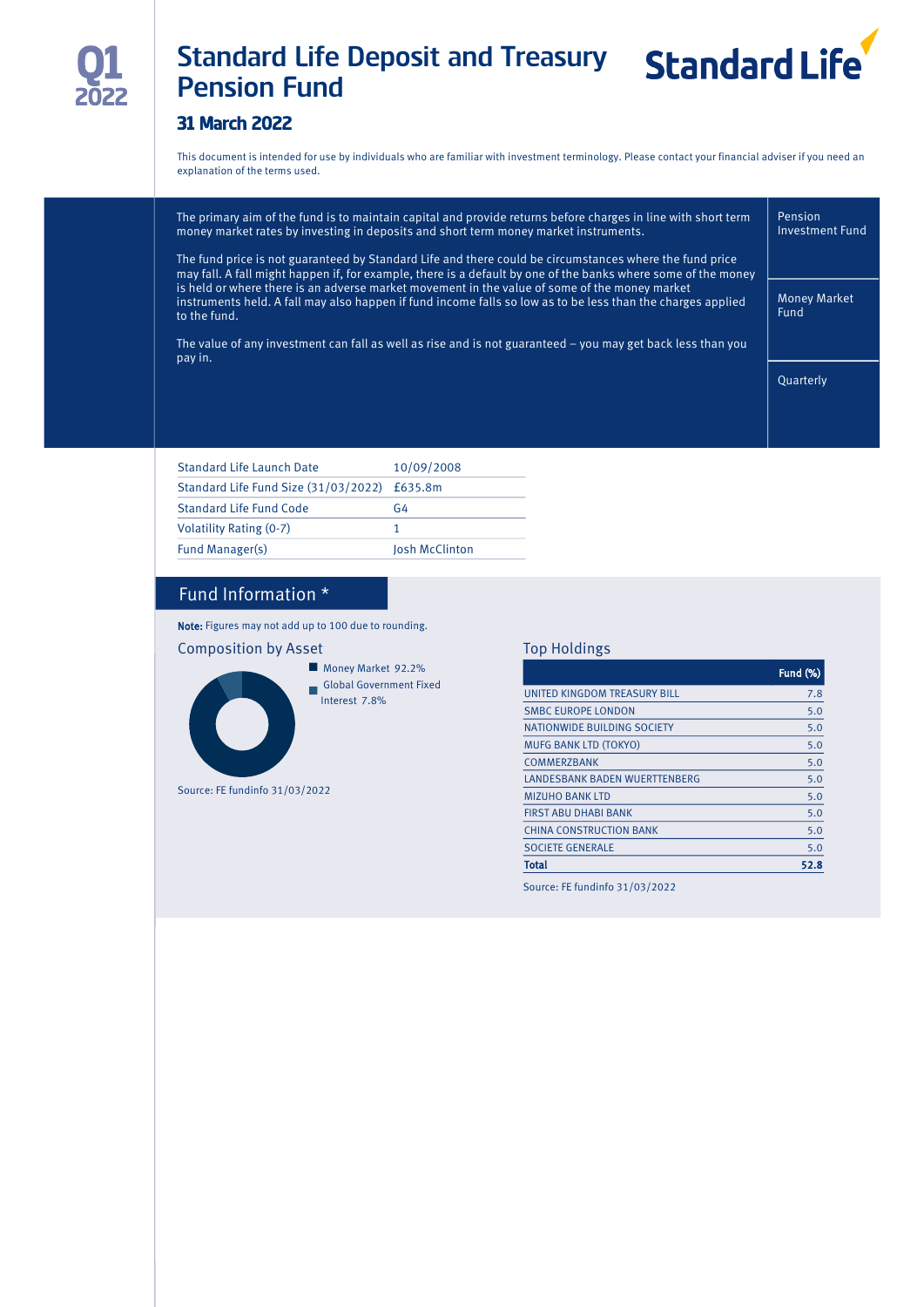### Fund Performance \*

#### Year on Year

Source: FE fundinfo

|                                                                  | Year to | Year to<br>31/03/2022 (%) 31/03/2021 (%) 31/03/2020 (%) 31/03/2019 (%) 31/03/2018 (%) | Year to | Year to | Year to |
|------------------------------------------------------------------|---------|---------------------------------------------------------------------------------------|---------|---------|---------|
| <b>Standard Life Deposit and Treasury</b><br><b>Pension Fund</b> | $-0.8$  | $-0.8$                                                                                | $-0.3$  | $-0.3$  | $-0.7$  |
| <b>ABI Deposit &amp; Treasury</b>                                | $-0.5$  | $-0.4$                                                                                | 0.1     | 0.0     | $-0.3$  |

#### Performance



Figures quoted are calculated over the stated period on a bid to bid basis with gross income reinvested and are based on units which contain an Annual Management Charge (AMC) of 1.00% and Additional Expenses of 0.01%, i.e. a Total Fund Charge of 1.01%. For the relevant charges on your policy, including any rebates or discounts that may apply, please refer to your policy documentation.

#### Cumulative Performance

Source: FE fundinfo

|                                                                  | 3 Months (%) | 1 Year (%) | 3 Years (%) | 5 Years (%) |
|------------------------------------------------------------------|--------------|------------|-------------|-------------|
| <b>Standard Life Deposit and Treasury</b><br><b>Pension Fund</b> | $-0.1$       | $-0.8$     | $-2.0$      | $-3.0$      |
| <b>ABI Deposit &amp; Treasury</b>                                | $-0.1$       | $-0.5$     | $-0.7$      | $-0.9$      |

Note(s): The information shown relates to the past. Past performance is not a guide to the future. The value of your investment can go down as well as up. For the relevant charges on your policy please refer to your policy documentation.

Where a fund holds overseas assets the Sterling value of these assets may rise and fall as a result of exchange rate fluctuations.

Definition(s): Volatility Rating - The volatility rating of a fund indicates how much the fund price might move compared to other funds. The higher the volatility rating, the less stable the fund price is likely to be. You can use this to help you decide how much risk you're comfortable taking with your investments. Volatility ratings are calculated on a scale of 0-7.

Money Market - may include bank and building society deposits, other money market instruments such as Certificates of Deposits (CDs), Floating Rate Notes (FRNs) including Asset Backed Securities (ABSs), Money Market Funds and allowances for tax, dividends and interest due if appropriate.